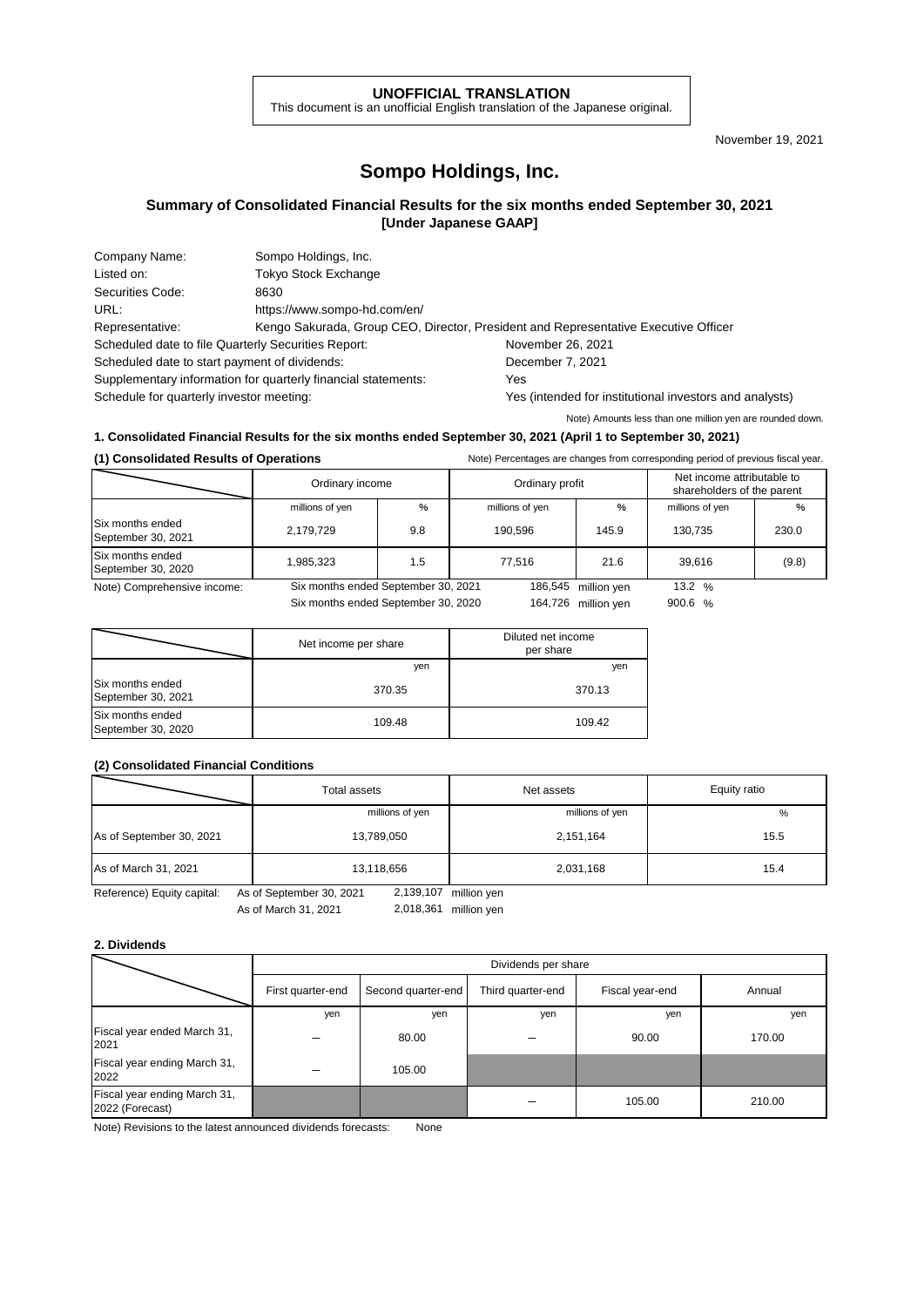#### **3. Forecasts of Consolidated Financial Results for the fiscal year ending March 31, 2022 (April 1, 2021 to March 31, 2022)**

Note) Percentages are changes from previous fiscal year.

|           | Ordinary profit |      | Net income<br>attributable to shareholders of the parent | Net income<br>per share |       |
|-----------|-----------------|------|----------------------------------------------------------|-------------------------|-------|
|           | millions of yen | %    | millions of yen                                          | %                       | yen   |
| Full year | 267.000         | 24.1 | 178,000                                                  | 24.9                    | 510.5 |

Note) Revisions to the latest announced forecasts of financial results: Yes

#### **(Notes)**

- (1) Changes in significant subsidiaries during the six months ended September 30, 2021 (changes in specified subsidiaries resulting in changes in the scope of consolidation): None
- (2) Changes in accounting policies, changes in accounting estimations, and retrospective restatements
- (a) Changes in accounting policies due to revisions to accounting standards, etc.: Yes (b) Changes in accounting policies due to reasons other than the above: None (c) Changes in accounting estimations: None (d) Retrospective restatements: None (3) Number of shares outstanding (Common stock) : (a) Total shares outstanding including treasury stock: As of September 30, 2021 373,330,489 shares

| AS OF SEPIGHIDEL SU, ZUZ I                  | 313333409 SILLES   |  |
|---------------------------------------------|--------------------|--|
| As of March 31, 2021                        | 373,330,489 shares |  |
| (b) Treasury stock:                         |                    |  |
| As of September 30, 2021                    | 24,655,839 shares  |  |
| As of March 31, 2021                        | 18,373,946 shares  |  |
| (c) Average number of shares outstanding:   |                    |  |
| For the six months ended September 30, 2021 | 353,003,572 shares |  |
| For the six months ended September 30, 2020 | 361,836,323 shares |  |

#### **(Expression of implementation status of interim audit procedures)**

This summary is not subject to interim audits by a certified public accountant or an incorporated accounting firm.

#### **(Notes for using forecasts of financial results, etc.)**

The forecasts included in this document are based on the currently available information and certain assumptions that we believe reasonable. Accordingly, the actual results, etc. may differ materially from those projected herein depending on various factors.

Sompo Holdings, Inc. prepares the interim consolidated financial statements for the six months ended September 30, 2021, since it conducts business defined in the provision of Article17-15, Paragraph (2) of the Cabinet Office Ordinance on Disclosure of Corporate Information, etc.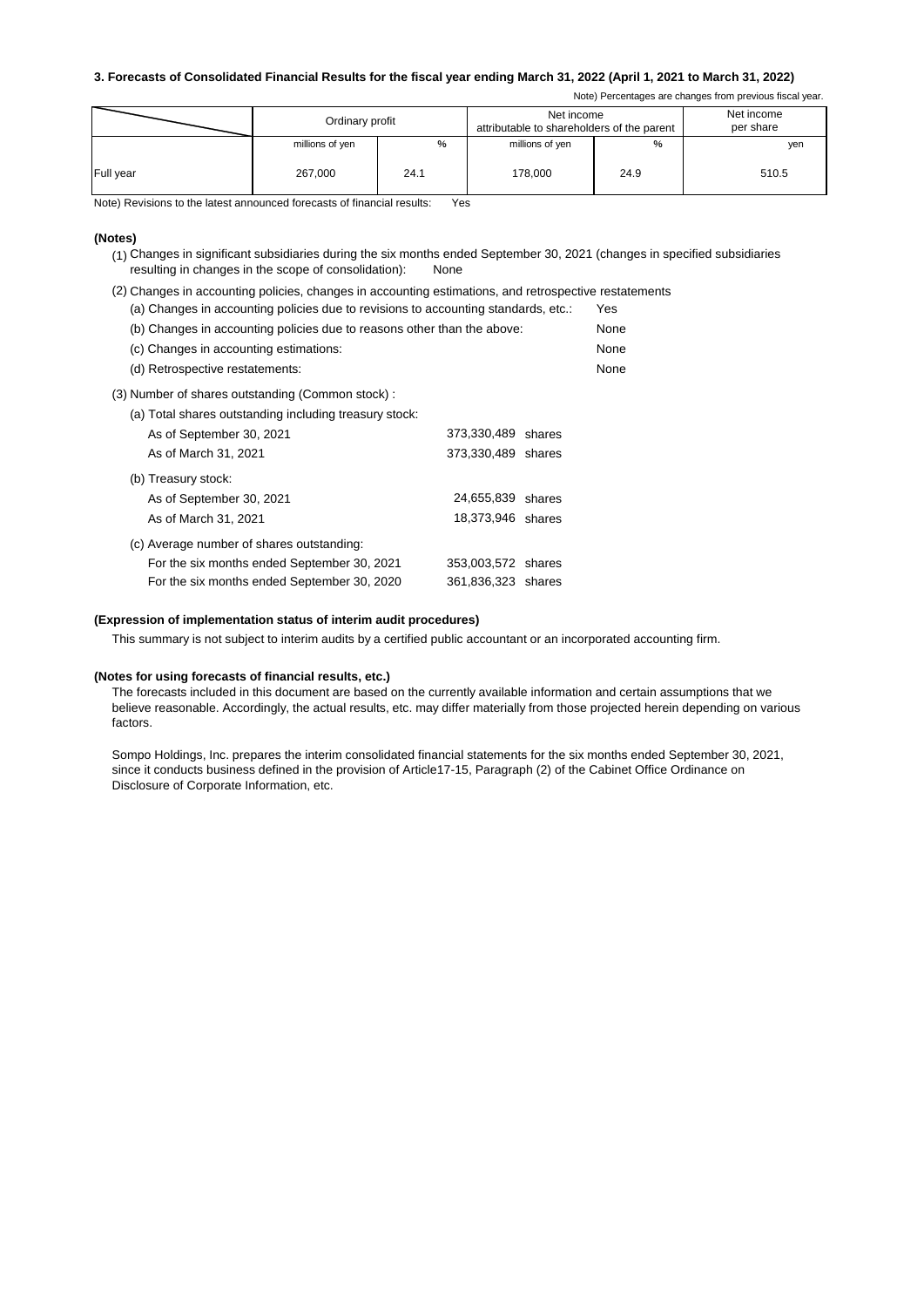# **Interim Consolidated Financial Statements and Major Notes**

(1) Interim Consolidated Balance Sheet

|                                                     |                      | (Millions of yen)        |
|-----------------------------------------------------|----------------------|--------------------------|
|                                                     | As of March 31, 2021 | As of September 30, 2021 |
| Assets:                                             |                      |                          |
| Cash and deposits                                   | 1,068,985            | 1,253,675                |
| Receivables under resale agreements                 | 59,999               | 59,999                   |
| Monetary receivables bought                         | 21,700               | 22,097                   |
| Money trusts                                        | 27,698               | 18,063                   |
| <b>Securities</b>                                   | 9,036,200            | 9,327,173                |
| Loans                                               | 639,631              | 582,810                  |
| Tangible fixed assets                               | 362,195              | 361,183                  |
| Intangible fixed assets                             | 422,238              | 429,576                  |
| Other assets                                        | 1,481,467            | 1,732,073                |
| Net defined benefit asset                           | 83                   | 119                      |
| Deferred tax assets                                 | 6,652                | 10,530                   |
| Allowance for possible credit losses                | (8, 196)             | (8, 252)                 |
| <b>Total assets</b>                                 | 13,118,656           | 13,789,050               |
| Liabilities:                                        |                      |                          |
| Underwriting funds:                                 | 8,891,259            | 9,335,280                |
| Reserve for outstanding losses and claims           | 1,646,818            | 1,793,674                |
| Underwriting reserves                               | 7,244,440            | 7,541,606                |
| Corporate bonds                                     | 529,591              | 535,903                  |
| <b>Other liabilities</b>                            | 1,380,322            | 1,484,062                |
| Net defined benefit liability                       | 80,497               | 83,418                   |
| Reserve for retirement benefits to directors        | 35                   | 29                       |
| Reserve for bonus payments                          | 30,421               | 31,023                   |
| Reserve for bonus payments to directors             | 1,083                | 187                      |
| Reserve for stocks payments                         | 1,953                | 2,401                    |
| Reserves under the special laws:                    | 100,212              | 102,674                  |
| Reserve for price fluctuation                       | 100,212              | 102,674                  |
| Deferred tax liabilities                            | 72,109               | 62,902                   |
| <b>Total liabilities</b>                            | 11,087,487           | 11,637,885               |
| Net assets:                                         |                      |                          |
| Shareholders' equity:                               |                      |                          |
| Common stock                                        | 100,045              | 100,045                  |
| Capital surplus                                     | 244,060              | 244,058                  |
| Retained earnings                                   | 876,066              | 970,636                  |
| Treasury stock                                      | (73, 772)            | (102, 967)               |
| Total shareholders' equity                          | 1,146,399            | 1,211,773                |
| Accumulated other comprehensive income:             |                      |                          |
| Unrealized gains and losses on securities available |                      |                          |
| for sale                                            | 997,904              | 1,003,097                |
| Deferred gains and losses on hedges                 | 4,406                | 3,987                    |
| Foreign currency translation adjustments            | (141, 211)           | (90, 666)                |
| Remeasurements of defined benefit plans             | 10,862               | 10,915                   |
| Total accumulated other comprehensive income        | 871,961              | 927,333                  |
| Stock acquisition rights                            | 467                  | 460                      |
| Non-controlling interests                           | 12,340               | 11,596                   |
| Total net assets                                    | 2,031,168            | 2,151,164                |
| Total liabilities and net assets                    | 13,118,656           | 13,789,050               |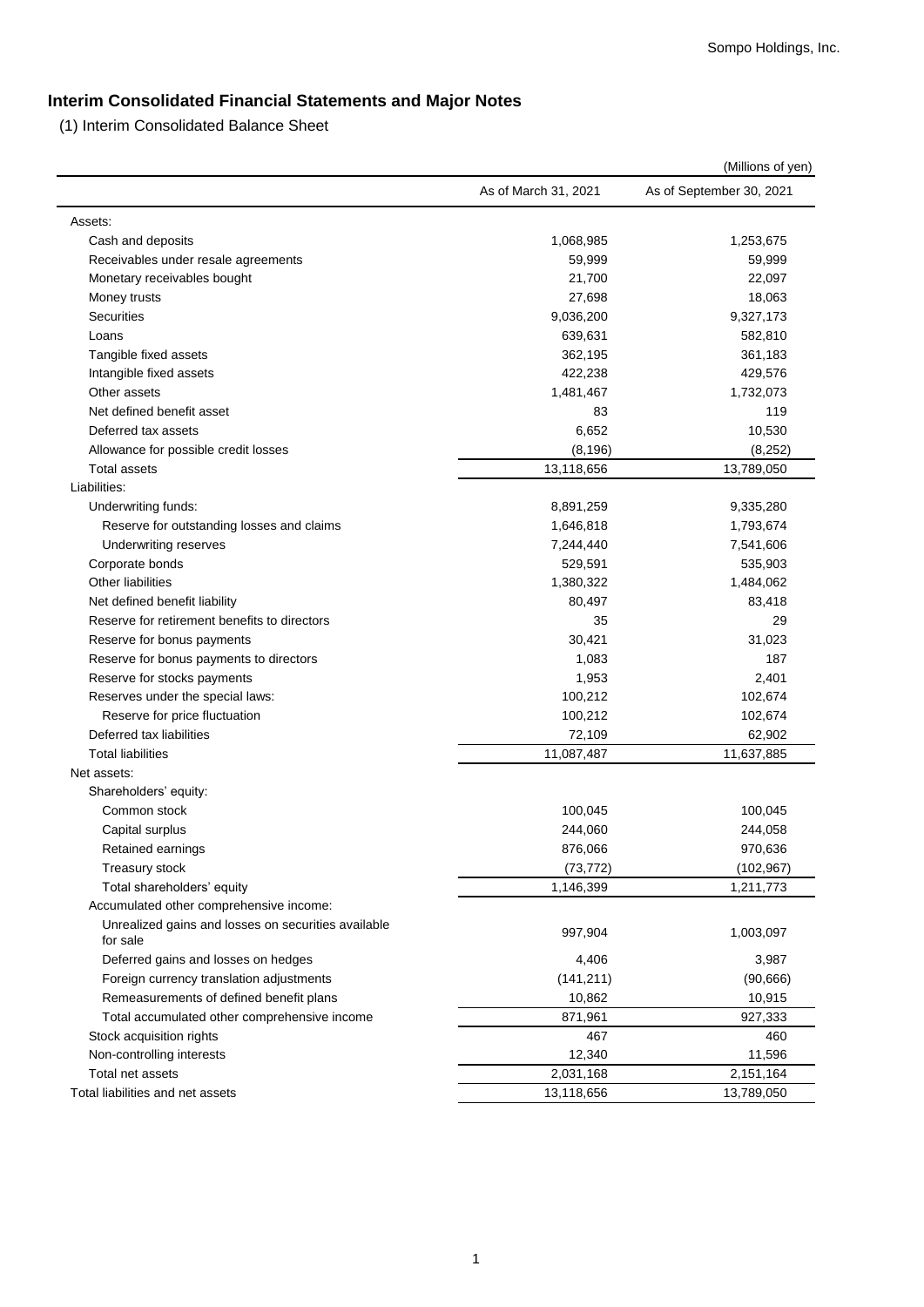(2) Interim Consolidated Statement of Income and Interim Consolidated Statement of Comprehensive Income Interim Consolidated Statement of Income

|                                                            |                     | (Millions of yen)   |
|------------------------------------------------------------|---------------------|---------------------|
|                                                            | Six months ended    | Six months ended    |
|                                                            | September 30, 2020  | September 30, 2021  |
|                                                            | (April 1 to         | (April 1 to         |
|                                                            | September 30, 2020) | September 30, 2021) |
| Ordinary income:                                           | 1,985,323           | 2,179,729           |
| Underwriting income:                                       | 1,806,408           | 1,917,252           |
| Net premiums written                                       | 1,568,892           | 1,701,797           |
| Deposits of premiums by policyholders                      | 50,230              | 40,889              |
| Interest and dividend income on deposits of premiums, etc. | 16,956              | 15,233              |
| Life insurance premiums written                            | 168,837             | 157,935             |
| Investment income:                                         | 99,103              | 179,357             |
| Interest and dividend income                               | 85,014              | 111,327             |
| Investment gains on money trusts                           | 1,495               | 814                 |
| Investment gains on trading securities                     | 277                 | 889                 |
| Gains on sales of securities                               | 26,514              | 68,895              |
| Transfer of interest and dividend income on deposits of    |                     |                     |
| premiums, etc.                                             | (16, 956)           | (15, 233)           |
| Other ordinary income                                      | 79,811              | 83,119              |
| Ordinary expenses:                                         | 1,907,806           | 1,989,132           |
| Underwriting expenses:                                     | 1,550,298           | 1,620,956           |
| Net claims paid                                            | 712,200             | 746,740             |
| Loss adjustment expenses                                   | 64,274              | 65,388              |
| Net commissions and brokerage fees                         | 274,351             | 306,162             |
| Maturity refunds to policyholders                          | 87,553              | 78,886              |
| Life insurance claims paid and other payments              | 45,649              | 46,946              |
| Provision for reserve for outstanding losses and claims    | 59,121              | 103,383             |
| Provision for underwriting reserves                        | 301,753             | 272,046             |
| Investment expenses:                                       | 25,774              | 13,612              |
| Investment losses on money trusts                          | 15                  | 44                  |
| Losses on sales of securities                              | 6,025               | 3,417               |
| Impairment losses on securities                            | 6,075               | 5,892               |
| Operating, general and administrative expenses             | 264,536             | 283,372             |
| Other ordinary expenses:                                   | 67,197              | 71,190              |
| Interest paid                                              | 6,895               | 7,399               |
|                                                            |                     | 190,596             |
| Ordinary profit                                            | 77,516              | 661                 |
| Extraordinary gains:                                       | 1,048               |                     |
| Gains on disposal of fixed assets                          | 1,048               | 661                 |
| Extraordinary losses:                                      | 14,963              | 3,163               |
| Losses on disposal of fixed assets                         | 710                 | 701                 |
| Impairment losses                                          | 9,371               |                     |
| Provision for reserves under the special laws:             | 2,345               | 2,462               |
| Provision for reserve for price fluctuation                | 2,345               | 2,462               |
| Other extraordinary losses                                 | 2,535               |                     |
| Net income before income taxes                             | 63,601              | 188,094             |
| Income taxes                                               | 46,473              | 70,321              |
| Deferred income taxes                                      | (22, 856)           | (13, 827)           |
| Total income taxes                                         | 23,617              | 56,493              |
| Net income                                                 | 39,984              | 131,601             |
| Net income attributable to non-controlling interests       | 367                 | 865                 |
| Net income attributable to shareholders of the parent      | 39,616              | 130,735             |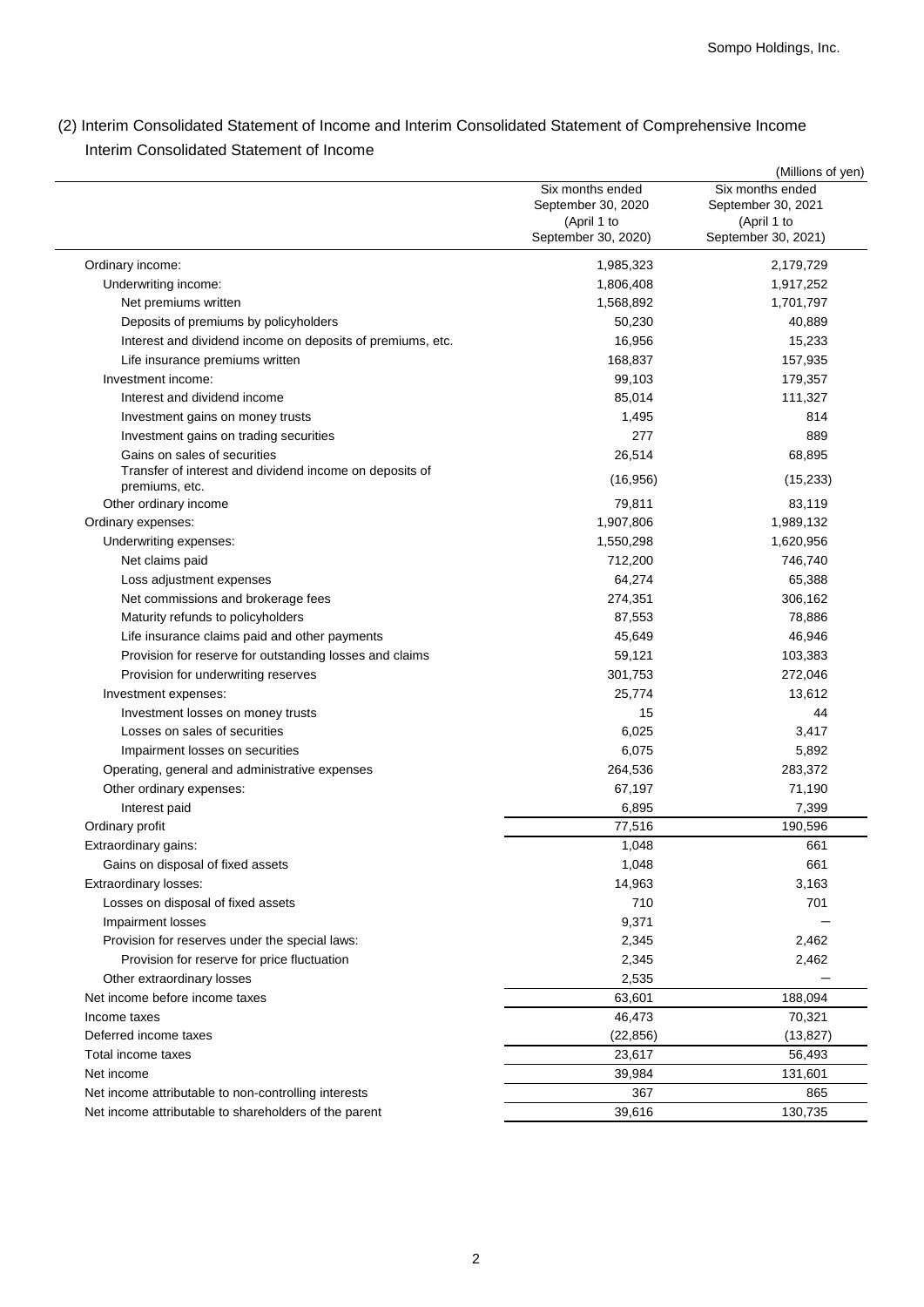# Interim Consolidated Statement of Comprehensive Income

|                                                                                            |                     | (Millions of yen)   |
|--------------------------------------------------------------------------------------------|---------------------|---------------------|
|                                                                                            | Six months ended    | Six months ended    |
|                                                                                            | September 30, 2020  | September 30, 2021  |
|                                                                                            | (April 1 to         | (April 1 to         |
|                                                                                            | September 30, 2020) | September 30, 2021) |
| Net income                                                                                 | 39,984              | 131,601             |
| Other comprehensive income:                                                                |                     |                     |
| Unrealized gains and losses on securities available for sale                               | 155,526             | 4,894               |
| Deferred gains and losses on hedges                                                        | (557)               | (418)               |
| Foreign currency translation adjustments                                                   | (30, 222)           | 50,426              |
| Remeasurements of defined benefit plans                                                    | (127)               | 51                  |
| Share of other comprehensive income of affiliates accounted for<br>under the equity method | 123                 | (9)                 |
| Total other comprehensive income                                                           | 124,742             | 54,944              |
| Comprehensive income                                                                       | 164,726             | 186,545             |
| (Comprehensive income attributable to)                                                     |                     |                     |
| Comprehensive income attributable to shareholders of the parent                            | 164,640             | 186,108             |
| Comprehensive income attributable to non-controlling<br>shareholders                       | 85                  | 437                 |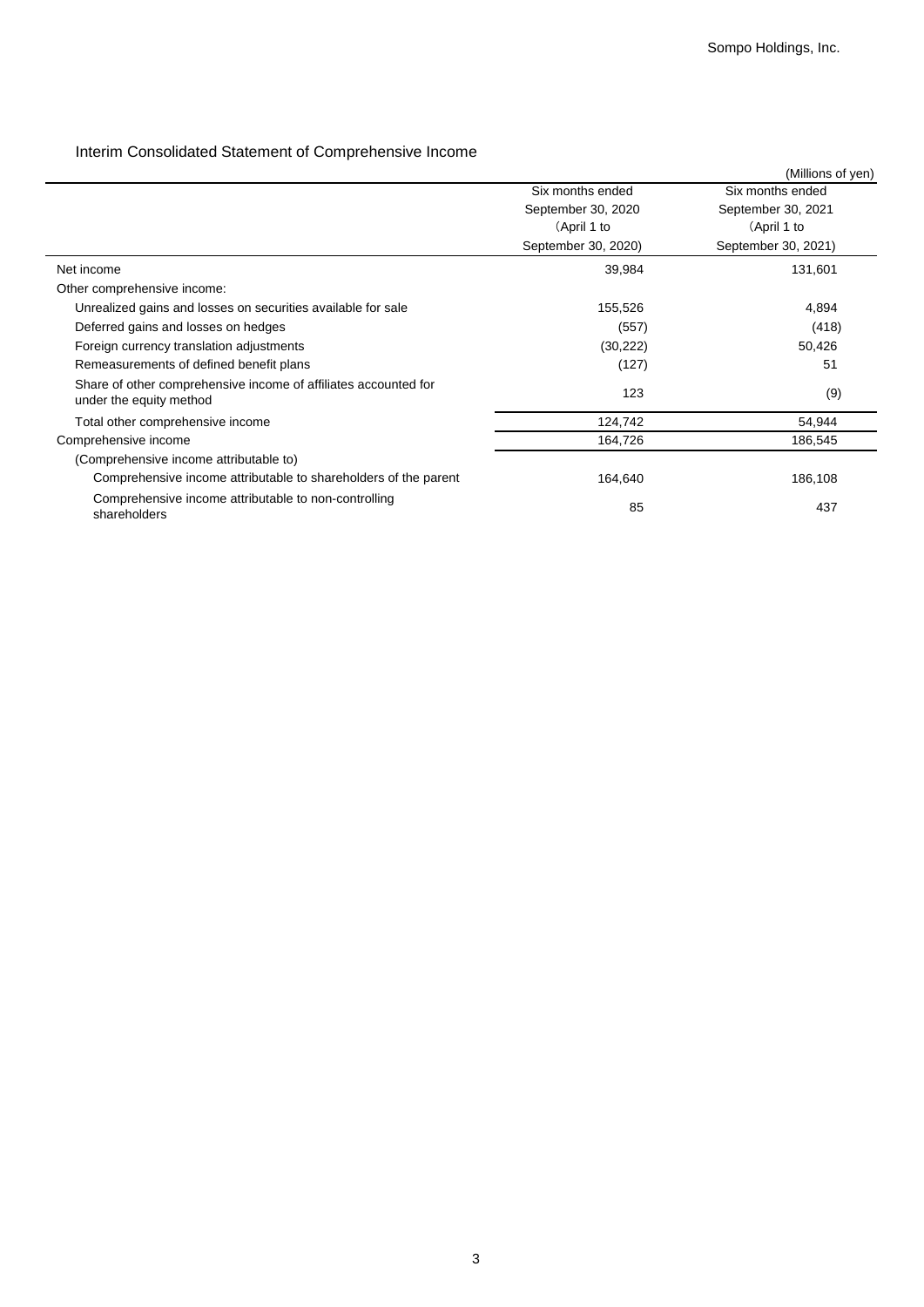### Six months ended September 30, 2020 (April 1 to September 30, 2020) (3) Interim Consolidated Statement of Changes in Net Assets

|                                                                |              |                 |                      |                | (Millions of yen)                |
|----------------------------------------------------------------|--------------|-----------------|----------------------|----------------|----------------------------------|
|                                                                |              |                 | Shareholders' equity |                |                                  |
|                                                                | Common stock | Capital surplus | Retained<br>earnings | Treasury stock | Total<br>shareholders'<br>equity |
| Balance at the<br>beginning of the period                      | 100,045      | 244,129         | 788,922              | (38, 842)      | 1,094,254                        |
| Changes during the<br>period:                                  |              |                 |                      |                |                                  |
| <b>Dividends</b>                                               |              |                 | (27, 388)            |                | (27, 388)                        |
| Net income<br>attributable to<br>shareholders of the<br>parent |              |                 | 39,616               |                | 39,616                           |
| Acquisition of<br>treasury stock                               |              |                 |                      | (25, 871)      | (25, 871)                        |
| Disposal of treasury<br>stock                                  |              | (69)            |                      | 391            | 322                              |
| Changes in the<br>scope of<br>consolidation                    |              |                 | (8)                  |                | (8)                              |
| Changes in the<br>scope of the equity<br>method                |              |                 | 729                  |                | 729                              |
| Net changes in items<br>other than<br>shareholders' equity     |              |                 |                      |                |                                  |
| Total changes during<br>the period                             |              | (69)            | 12,948               | (25, 479)      | (12,600)                         |
| Balance at the end of<br>the period                            | 100,045      | 244,060         | 801,871              | (64, 322)      | 1,081,654                        |

|                                                                |                                                                       |                                           | Accumulated other comprehensive income |                                                                |                                                          |                             |                              |                  |
|----------------------------------------------------------------|-----------------------------------------------------------------------|-------------------------------------------|----------------------------------------|----------------------------------------------------------------|----------------------------------------------------------|-----------------------------|------------------------------|------------------|
|                                                                | Unrealized gains<br>and losses on<br>securities<br>available for sale | Deferred gains<br>and losses on<br>hedges | translation<br>adjustments             | Foreign currency Remeasurements<br>of defined benefit<br>plans | Total<br>accumulated<br>other<br>comprehensive<br>income | Stock acquisition<br>rights | Non-controlling<br>interests | Total net assets |
| Balance at the<br>beginning of the period                      | 578,261                                                               | 5,593                                     | (83, 214)                              | 2,103                                                          | 502,743                                                  | 551                         | 15,033                       | 1,612,584        |
| Changes during the<br>period:                                  |                                                                       |                                           |                                        |                                                                |                                                          |                             |                              |                  |
| <b>Dividends</b>                                               |                                                                       |                                           |                                        |                                                                |                                                          |                             |                              | (27, 388)        |
| Net income<br>attributable to<br>shareholders of the<br>parent |                                                                       |                                           |                                        |                                                                |                                                          |                             |                              | 39,616           |
| Acquisition of<br>treasury stock                               |                                                                       |                                           |                                        |                                                                |                                                          |                             |                              | (25, 871)        |
| Disposal of treasury<br>stock                                  |                                                                       |                                           |                                        |                                                                |                                                          |                             |                              | 322              |
| Changes in the<br>scope of<br>consolidation                    |                                                                       |                                           |                                        |                                                                |                                                          |                             |                              | (8)              |
| Changes in the<br>scope of the equity<br>method                |                                                                       |                                           |                                        |                                                                |                                                          |                             |                              | 729              |
| Net changes in items<br>other than<br>shareholders' equity     | 155,446                                                               | (557)                                     | (29, 739)                              | (126)                                                          | 125,023                                                  | (84)                        | (3,063)                      | 121,876          |
| Total changes during<br>the period                             | 155,446                                                               | (557)                                     | (29, 739)                              | (126)                                                          | 125,023                                                  | (84)                        | (3,063)                      | 109,276          |
| Balance at the end of<br>the period                            | 733,708                                                               | 5,036                                     | (112, 953)                             | 1,976                                                          | 627,767                                                  | 467                         | 11,970                       | 1,721,860        |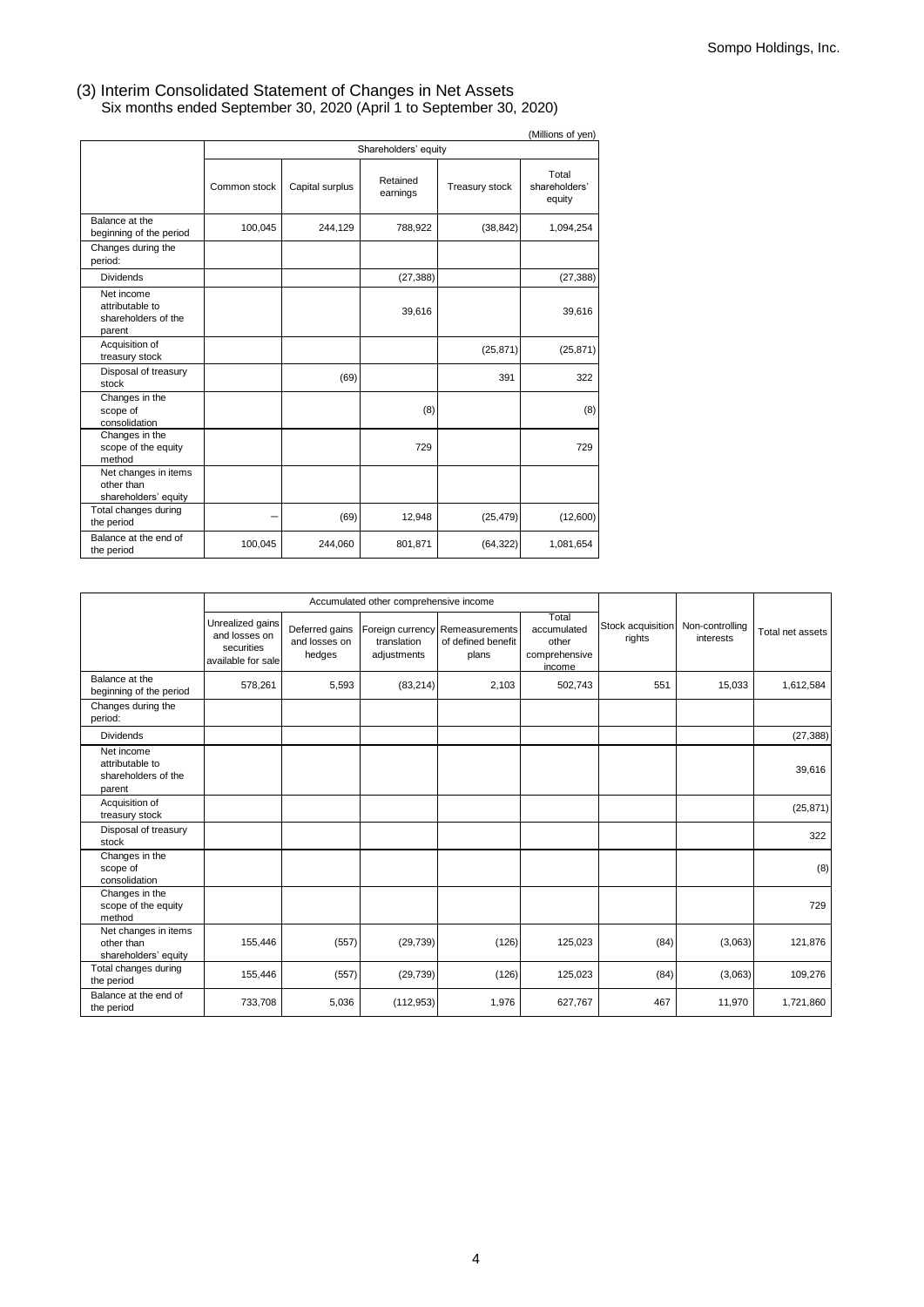# Six months ended September 30, 2021 (April 1 to September 30, 2021)

|                                                                | (Millions of yen)    |                 |                      |                |                                  |  |  |
|----------------------------------------------------------------|----------------------|-----------------|----------------------|----------------|----------------------------------|--|--|
|                                                                | Shareholders' equity |                 |                      |                |                                  |  |  |
|                                                                | Common stock         | Capital surplus | Retained<br>earnings | Treasury stock | Total<br>shareholders'<br>equity |  |  |
| Balance at the<br>beginning of the period                      | 100,045              | 244,060         | 876,066              | (73, 772)      | 1,146,399                        |  |  |
| Changes during the<br>period:                                  |                      |                 |                      |                |                                  |  |  |
| <b>Dividends</b>                                               |                      |                 | (32,035)             |                | (32,035)                         |  |  |
| Net income<br>attributable to<br>shareholders of the<br>parent |                      |                 | 130,735              |                | 130,735                          |  |  |
| Acquisition of<br>treasury stock                               |                      |                 |                      | (29, 320)      | (29, 320)                        |  |  |
| Disposal of treasury<br>stock                                  |                      | (1)             |                      | 126            | 124                              |  |  |
| Changes in the<br>scope of<br>consolidation                    |                      |                 | (4, 130)             |                | (4, 130)                         |  |  |
| Net changes in items<br>other than<br>shareholders' equity     |                      |                 |                      |                |                                  |  |  |
| Total changes during<br>the period                             |                      | (1)             | 94,569               | (29, 194)      | 65,374                           |  |  |
| Balance at the end of<br>the period                            | 100,045              | 244,058         | 970,636              | (102, 967)     | 1,211,773                        |  |  |

|                                                                |                                                                       |                                           | Accumulated other comprehensive income |                                                                |                                                          |                             |                              |                  |
|----------------------------------------------------------------|-----------------------------------------------------------------------|-------------------------------------------|----------------------------------------|----------------------------------------------------------------|----------------------------------------------------------|-----------------------------|------------------------------|------------------|
|                                                                | Unrealized gains<br>and losses on<br>securities<br>available for sale | Deferred gains<br>and losses on<br>hedges | translation<br>adjustments             | Foreign currency Remeasurements<br>of defined benefit<br>plans | Total<br>accumulated<br>other<br>comprehensive<br>income | Stock acquisition<br>rights | Non-controlling<br>interests | Total net assets |
| Balance at the<br>beginning of the period                      | 997,904                                                               | 4,406                                     | (141, 211)                             | 10,862                                                         | 871,961                                                  | 467                         | 12,340                       | 2,031,168        |
| Changes during the<br>period:                                  |                                                                       |                                           |                                        |                                                                |                                                          |                             |                              |                  |
| <b>Dividends</b>                                               |                                                                       |                                           |                                        |                                                                |                                                          |                             |                              | (32,035)         |
| Net income<br>attributable to<br>shareholders of the<br>parent |                                                                       |                                           |                                        |                                                                |                                                          |                             |                              | 130,735          |
| Acquisition of<br>treasury stock                               |                                                                       |                                           |                                        |                                                                |                                                          |                             |                              | (29, 320)        |
| Disposal of treasury<br>stock                                  |                                                                       |                                           |                                        |                                                                |                                                          |                             |                              | 124              |
| Changes in the<br>scope of<br>consolidation                    |                                                                       |                                           |                                        |                                                                |                                                          |                             |                              | (4, 130)         |
| Net changes in items<br>other than<br>shareholders' equity     | 5,192                                                                 | (418)                                     | 50,544                                 | 53                                                             | 55,372                                                   | (7)                         | (743)                        | 54,621           |
| Total changes during<br>the period                             | 5,192                                                                 | (418)                                     | 50,544                                 | 53                                                             | 55,372                                                   | (7)                         | (743)                        | 119,995          |
| Balance at the end of<br>the period                            | 1,003,097                                                             | 3,987                                     | (90, 666)                              | 10,915                                                         | 927,333                                                  | 460                         | 11,596                       | 2,151,164        |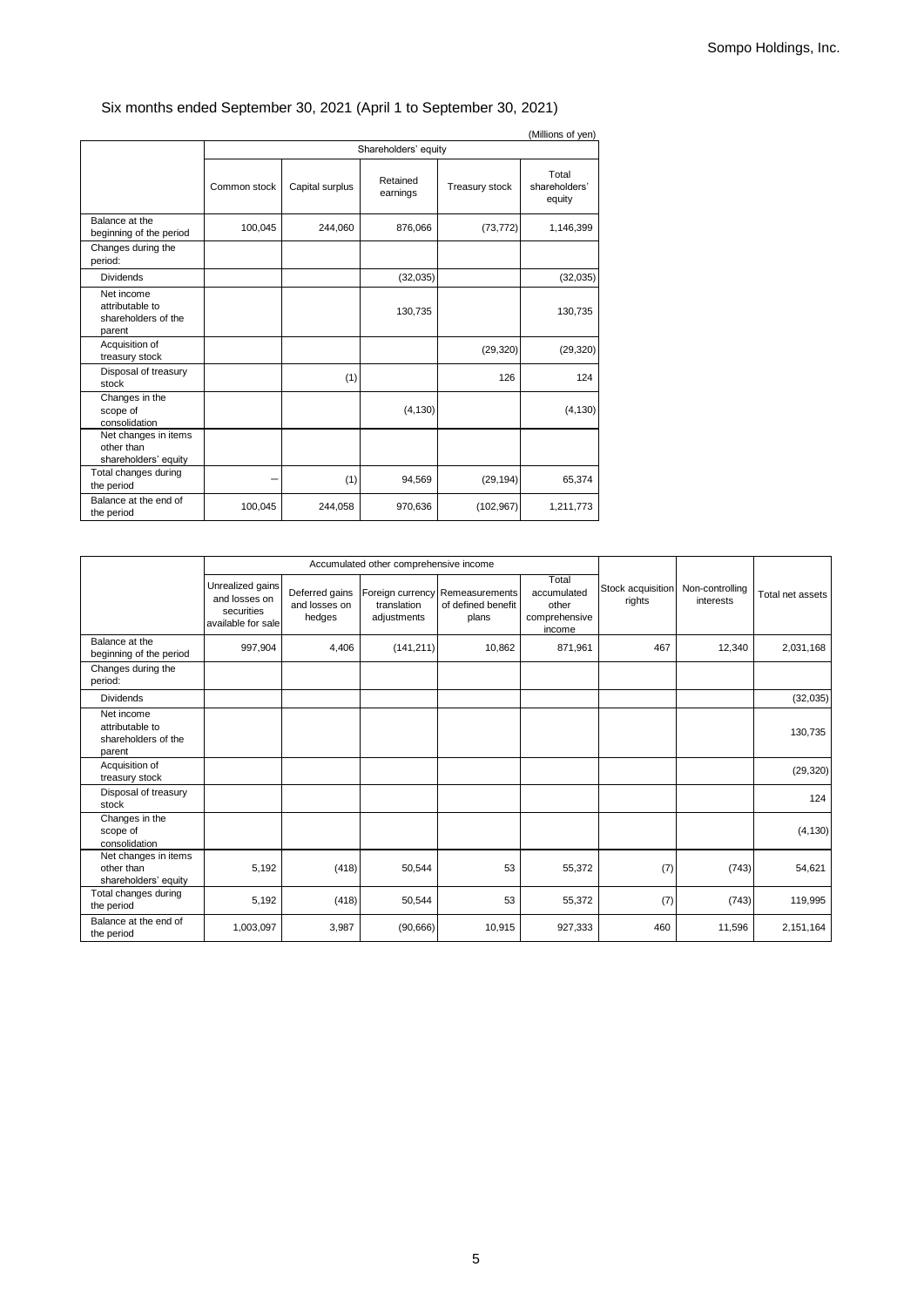# (4) Notes on Going-Concern Assumption

None.

(5) Changes in Accounting Policies, Changes in Accounting Estimations, and Retrospective Restatements

# (Changes in Accounting Policies)

1. Application of "Accounting Standard for Fair Value Measurement", etc.

The Company applied "Accounting Standard for Fair Value Measurement" (Accounting Standards Board of Japan (ASBJ) Statement No.30, July 4, 2019, hereinafter "Accounting Standard for Fair Value Measurement"), etc. from the beginning of the fiscal year 2021 and the Company is going to apply the new accounting policy specified in "Accounting Standard for Fair Value Measurement", etc. for the future in accordance with the transitional treatment based on Article 19 of "Accounting Standard for Fair Value Measurement" and Article 44- 2 of "Accounting Standard for Financial Instruments" (ASBJ Statement No.10, July 4, 2019).

In addition, the effect on Interim Consolidated Financial Statements is immaterial.

2. Application of "Accounting Standard for Revenue Recognition", etc.

The Company applied "Accounting Standard for Revenue Recognition" (ASBJ Statement No.29, March 31, 2020, hereinafter "Accounting Standard for Revenue Recognition"), etc. from the beginning of the fiscal year 2021 and recognizes the revenue as the amount expected to be entitled in exchange for goods or services when the promised goods or services transferred to the customers.

The Company hereby recognizes the revenue from the service for the nursing home residents, to which the Company previously recognized the revenue as the gross amount received from the customers, as the net amount that remains after deducting the amount to pay to the suppliers from the amount received from the customers regarding the transaction in which the SOMPO HOLDINGS's role is the agent.

The Company applies "Accounting Standard for Revenue Recognition", etc. in accordance with the transitional treatment based on the conditional clause of Article 84 of "Accounting Standard for Revenue Recognition."

In addition, the effect of application of the accounting standard on Interim Consolidated Financial Statements is immaterial.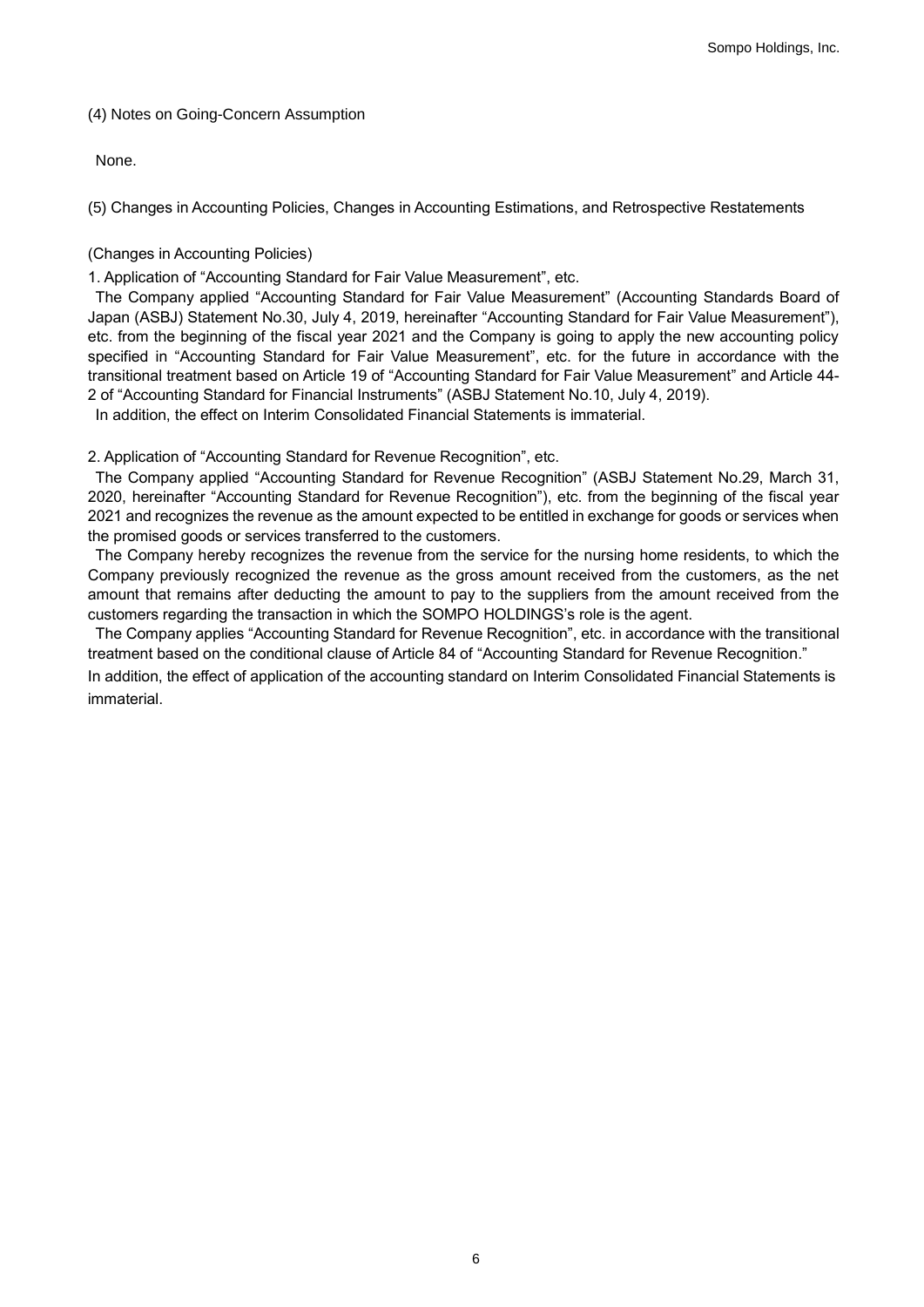# **Supplementary Information**

(1) Summary of Results of Operations (Consolidated)

|                                                         |                                        |                                        |                        | (Millions of yen) |
|---------------------------------------------------------|----------------------------------------|----------------------------------------|------------------------|-------------------|
|                                                         | Six months ended<br>September 30, 2020 | Six months ended<br>September 30, 2021 | Increase<br>(Decrease) | Rate of<br>change |
|                                                         | (April 1 to                            | (April 1 to                            |                        |                   |
|                                                         | September 30, 2020)                    | September 30, 2021)                    |                        |                   |
| Ordinary income and expenses:                           |                                        |                                        |                        | %                 |
| Underwriting income:                                    | 1,806,408                              | 1,917,252                              | 110.844                | 6.1               |
| Net premiums written                                    | 1,568,892                              | 1,701,797                              | 132,905                | 8.5               |
| Deposits of premiums by policyholders                   | 50,230                                 | 40,889                                 | (9,341)                | (18.6)            |
| Life insurance premiums written                         | 168,837                                | 157,935                                | (10, 901)              | (6.5)             |
| Underwriting expenses:                                  | 1,550,298                              | 1,620,956                              | 70,657                 | 4.6               |
| Net claims paid                                         | 712,200                                | 746,740                                | 34,540                 | 4.8               |
| Loss adjustment expenses                                | 64,274                                 | 65,388                                 | 1,114                  | 1.7               |
| Net commissions and brokerage fees                      | 274,351                                | 306,162                                | 31,811                 | 11.6              |
| Maturity refunds to policyholders                       | 87,553                                 | 78,886                                 | (8,667)                | (9.9)             |
| Life insurance claims paid and other payments           | 45,649                                 | 46,946                                 | 1,297                  | 2.8               |
| Provision for reserve for outstanding losses and claims | 59,121                                 | 103,383                                | 44,261                 | 74.9              |
| Provision for underwriting reserves                     | 301,753                                | 272,046                                | (29, 707)              | (9.8)             |
| Investment income:                                      | 99,103                                 | 179,357                                | 80,254                 | 81.0              |
| Interest and dividend income                            | 85,014                                 | 111,327                                | 26,312                 | 31.0              |
| Gains on sales of securities                            | 26,514                                 | 68,895                                 | 42,381                 | 159.8             |
| Investment expenses:                                    | 25,774                                 | 13,612                                 | (12, 161)              | (47.2)            |
| Losses on sales of securities                           | 6,025                                  | 3,417                                  | (2,608)                | (43.3)            |
| Impairment losses on securities                         | 6,075                                  | 5,892                                  | (183)                  | (3.0)             |
| Operating, general and administrative expenses          | 264,536                                | 283,372                                | 18,836                 | 7.1               |
| Other ordinary income and expenses                      | 12,613                                 | 11,928                                 | (685)                  | (5.4)             |
| Ordinary profit                                         | 77,516                                 | 190,596                                | 113,080                | 145.9             |
| Extraordinary gains and losses:                         |                                        |                                        |                        |                   |
| Extraordinary gains                                     | 1,048                                  | 661                                    | (387)                  | (36.9)            |
| <b>Extraordinary losses</b>                             | 14,963                                 | 3,163                                  | (11,800)               | (78.9)            |
| Extraordinary gains and losses                          | (13, 915)                              | (2,502)                                | 11,413                 |                   |
| Net income before income taxes                          | 63,601                                 | 188,094                                | 124,493                | 195.7             |
| Income taxes                                            | 46,473                                 | 70,321                                 | 23,848                 | 51.3              |
| Deferred income taxes                                   | (22, 856)                              | (13, 827)                              | 9,028                  |                   |
| Total income taxes                                      | 23,617                                 | 56,493                                 | 32,876                 | 139.2             |
| Net income                                              | 39,984                                 | 131,601                                | 91,616                 | 229.1             |
| Net income attributable to non-controlling interests    | 367                                    | 865                                    | 497                    | 135.5             |
| Net income attributable to shareholders of the parent   | 39,616                                 | 130,735                                | 91,118                 | 230.0             |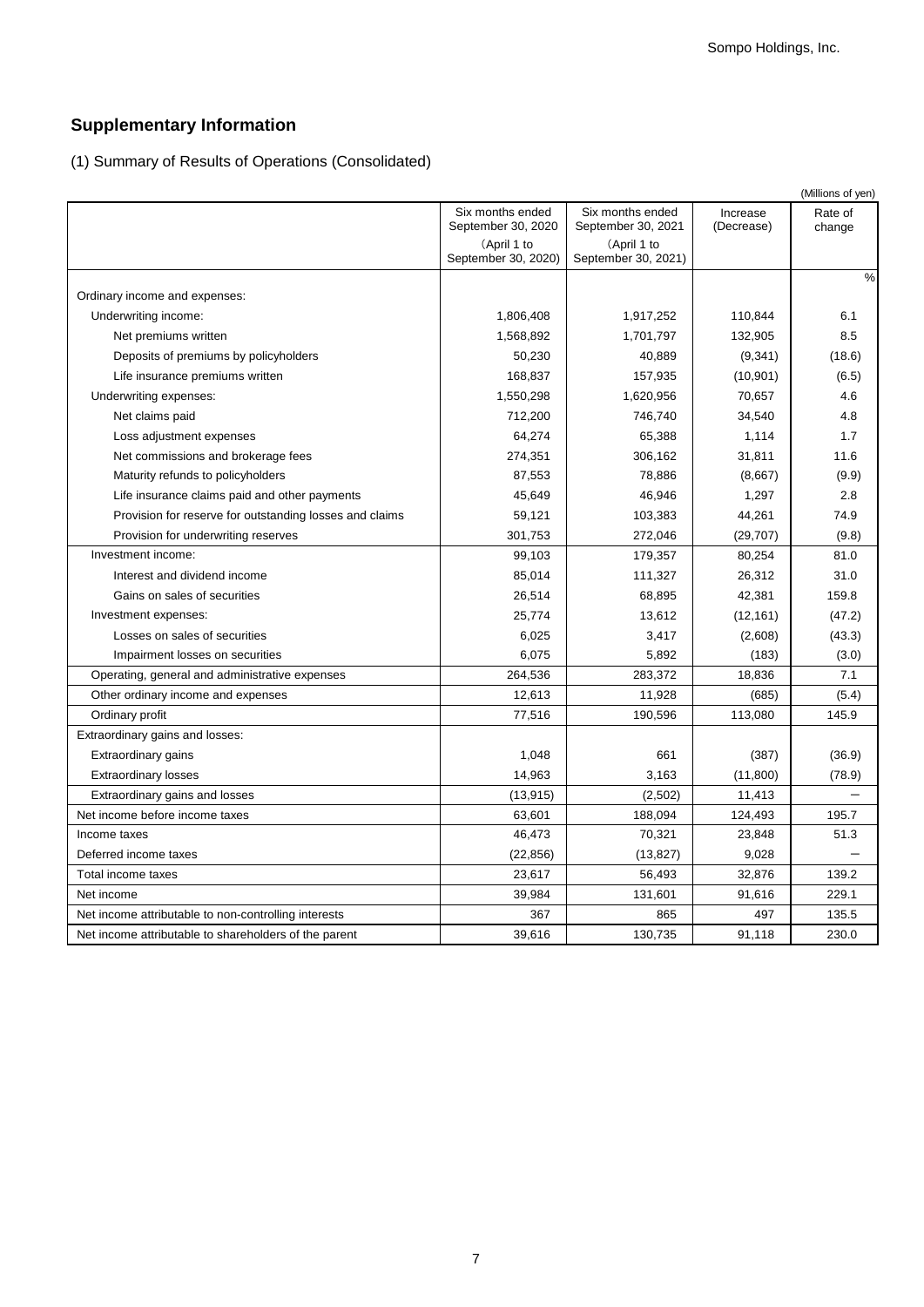# (2) Premiums Written and Claims Paid by Business Lines (Consolidated)

### Direct premiums written (including deposits of premiums by policyholders)

|                                           |           |                                     |                   |                                     |                                 | (Millions of yen) |
|-------------------------------------------|-----------|-------------------------------------|-------------------|-------------------------------------|---------------------------------|-------------------|
|                                           |           | Six months ended September 30, 2020 |                   | Six months ended September 30, 2021 |                                 |                   |
|                                           |           | (April 1 to September 30, 2020)     |                   |                                     | (April 1 to September 30, 2021) |                   |
| <b>Business line</b>                      | Amount    | % of total<br>amount                | Rate of<br>change | Amount                              | % of total<br>amount            | Rate of<br>change |
|                                           |           | $\%$                                | %                 |                                     | $\%$                            | %                 |
| Fire and allied insurance                 | 327,096   | 19.5                                | 11.4              | 344,215                             | 18.5                            | 5.2               |
| Marine insurance                          | 47,061    | 2.8                                 | (0.0)             | 52,286                              | 2.8                             | 11.1              |
| Personal accident insurance               | 133,936   | 8.0                                 | (7.0)             | 127,423                             | 6.8                             | (4.9)             |
| Voluntary automobile insurance            | 610,130   | 36.3                                | (0.7)             | 607,752                             | 32.6                            | (0.4)             |
| Compulsory automobile liability insurance | 116,927   | 7.0                                 | (22.9)            | 112,020                             | 6.0                             | (4.2)             |
| <b>Others</b>                             | 444,715   | 26.5                                | 7.4               | 620,173                             | 33.3                            | 39.5              |
| Total                                     | 1,679,868 | 100.0                               | 0.9               | 1,863,873                           | 100.0                           | 11.0              |
| Deposits of premiums by policyholders     | 50,230    | 3.0                                 | (11.3)            | 40,889                              | 2.2                             | (18.6)            |

Note) The above figures represent amounts after offsetting internal transactions among segments.

#### Net premiums written

|                                           |           |                                     |                   |                                     |                                 | (Millions of yen) |
|-------------------------------------------|-----------|-------------------------------------|-------------------|-------------------------------------|---------------------------------|-------------------|
|                                           |           | Six months ended September 30, 2020 |                   | Six months ended September 30, 2021 |                                 |                   |
|                                           |           | (April 1 to September 30, 2020)     |                   |                                     | (April 1 to September 30, 2021) |                   |
| <b>Business line</b>                      | Amount    | % of total<br>amount                | Rate of<br>change | Amount                              | % of total<br>amount            | Rate of<br>change |
|                                           |           | %                                   | %                 |                                     | $\%$                            | %                 |
| Fire and allied insurance                 | 245,854   | 15.7                                | 11.0              | 273,268                             | 16.1                            | 11.2              |
| Marine insurance                          | 47,881    | 3.1                                 | (6.0)             | 48,858                              | 2.9                             | 2.0               |
| Personal accident insurance               | 85,307    | 5.4                                 | (10.5)            | 85,854                              | 5.0                             | 0.6               |
| Voluntary automobile insurance            | 612,241   | 39.0                                | 0.2               | 608,835                             | 35.8                            | (0.6)             |
| Compulsory automobile liability insurance | 123,473   | 7.9                                 | (15.4)            | 114,517                             | 6.7                             | (7.3)             |
| <b>Others</b>                             | 454,134   | 28.9                                | 20.2              | 570,463                             | 33.5                            | 25.6              |
| Total                                     | 1,568,892 | 100.0                               | 4.4               | 1,701,797                           | 100.0                           | 8.5               |

Note) The above figures represent amounts after offsetting internal transactions among segments.

### Net claims paid

|                                           |         |                                     |                   |         |                                     | (Millions of yen) |  |
|-------------------------------------------|---------|-------------------------------------|-------------------|---------|-------------------------------------|-------------------|--|
|                                           |         | Six months ended September 30, 2020 |                   |         | Six months ended September 30, 2021 |                   |  |
|                                           |         | (April 1 to September 30, 2020)     |                   |         | (April 1 to September 30, 2021)     |                   |  |
| <b>Business line</b>                      | Amount  | % of total<br>amount                | Rate of<br>change | Amount  | % of total<br>amount                | Rate of<br>change |  |
|                                           |         | %                                   | %                 |         | $\%$                                | %                 |  |
| Fire and allied insurance                 | 122,767 | 17.2                                | (2.0)             | 153,687 | 20.6                                | 25.2              |  |
| Marine insurance                          | 22,840  | 3.2                                 | (3.5)             | 22,345  | 3.0                                 | (2.2)             |  |
| Personal accident insurance               | 36,608  | 5.1                                 | (17.6)            | 35,378  | 4.7                                 | (3.4)             |  |
| Voluntary automobile insurance            | 283,855 | 39.9                                | (10.2)            | 295,418 | 39.6                                | 4.1               |  |
| Compulsory automobile liability insurance | 81,325  | 11.4                                | (15.5)            | 78,199  | 10.5                                | (3.8)             |  |
| <b>Others</b>                             | 164,802 | 23.1                                | 6.9               | 161,709 | 21.7                                | (1.9)             |  |
| Total                                     | 712,200 | 100.0                               | (6.2)             | 746.740 | 100.0                               | 4.8               |  |

Note) The above figures represent amounts after offsetting internal transactions among segments.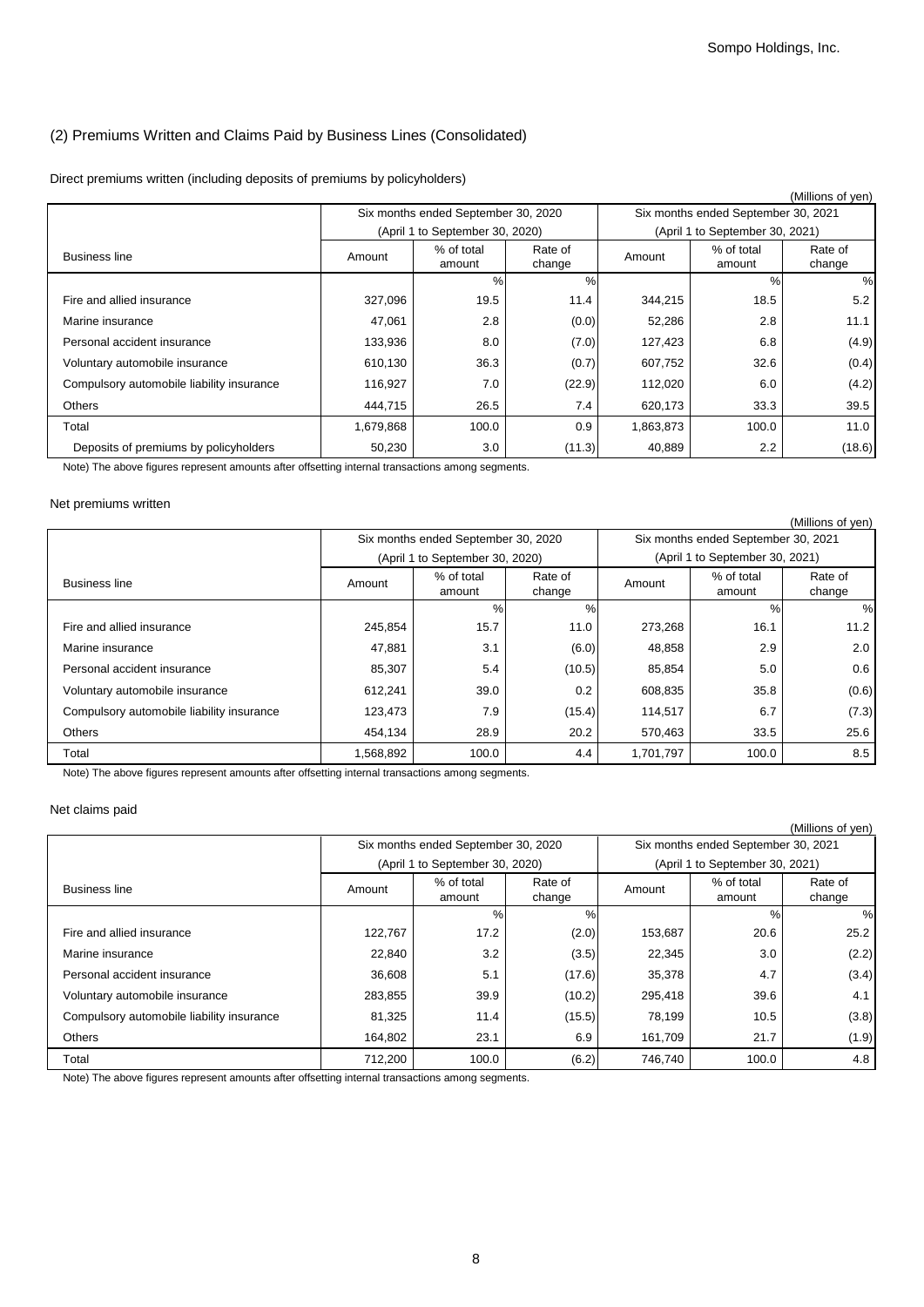# (3) Securities (Consolidated)

# 1. Bonds held to maturity

|                                     |                    |                    |                      |                                   |                    |                          | (Millions of yen)                 |
|-------------------------------------|--------------------|--------------------|----------------------|-----------------------------------|--------------------|--------------------------|-----------------------------------|
|                                     |                    |                    | As of March 31, 2021 |                                   |                    | As of September 30, 2021 |                                   |
|                                     |                    | Carrying<br>amount | Fair value           | Unrealized<br>gains and<br>losses | Carrying<br>amount | Fair value               | Unrealized<br>gains and<br>losses |
| Securities whose                    | Domestic bonds     | 1,158,582          | 1,411,949            | 253,367                           | 1,130,939          | 1,383,263                | 252,323                           |
| fair value exceeds                  | Foreign securities | 22,469             | 23,592               | 1,122                             | 19,705             | 21,774                   | 2,068                             |
| their carrying amount               | Subtotal           | 1,181,051          | 1,435,541            | 254,490                           | 1,150,645          | 1,405,037                | 254,392                           |
| <b>Securities</b>                   | Domestic bonds     | 30,728             | 29,713               | (1,014)                           | 70,450             | 69,284                   | (1, 166)                          |
| whose fair value<br>does not exceed | Foreign securities | 10,066             | 9,778                | (287)                             | 7,071              | 6,915                    | (155)                             |
| their carrying amount               | Subtotal           | 40,794             | 39,492               | (1,302)                           | 77,521             | 76,200                   | (1, 321)                          |
| Total                               |                    | 1,221,845          | 1,475,033            | 253,187                           | 1,228,167          | 1,481,238                | 253,070                           |

# 2. Policy reserve matching bonds

|                                                                                   |                |                    |                      |                                   |                    |                          | (Millions of yen)                 |  |
|-----------------------------------------------------------------------------------|----------------|--------------------|----------------------|-----------------------------------|--------------------|--------------------------|-----------------------------------|--|
|                                                                                   |                |                    | As of March 31, 2021 |                                   |                    | As of September 30, 2021 |                                   |  |
|                                                                                   |                | Carrying<br>amount | Fair value           | Unrealized<br>gains and<br>losses | Carrying<br>amount | Fair value               | Unrealized<br>gains and<br>losses |  |
| Securities whose<br>fair value exceeds<br>their carrying amount                   | Domestic bonds | 348,093            | 376,692              | 28,599                            | 398,302            | 429,008                  | 30,705                            |  |
| <b>Securities</b><br>whose fair value<br>does not exceed<br>their carrying amount | Domestic bonds | 403.529            | 391,420              | (12, 108)                         | 469.061            | 456.895                  | (12, 165)                         |  |
| Total                                                                             |                | 751,622            | 768,113              | 16,490                            | 867,364            | 885,903                  | 18,539                            |  |